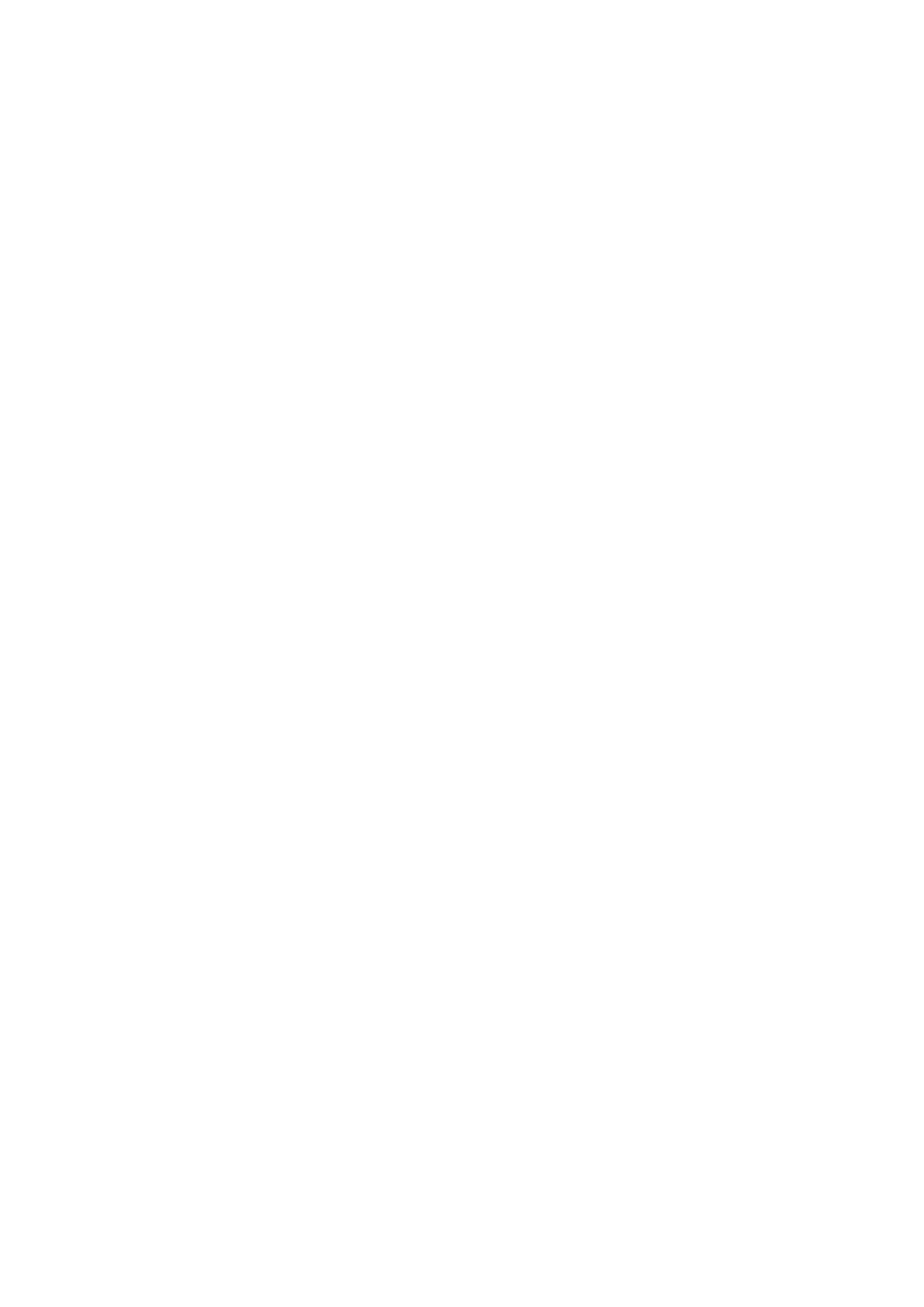Preprint 2006:36

## **Airbag Folding Based on Origami Mathematics**

### Christoffer Cromvik and Kenneth Eriksson





Department of Mathematical Sciences Division of Mathematics Chalmers University of Technology and Göteborg University SE-412 96 Göteborg, Sweden Göteborg, December 2006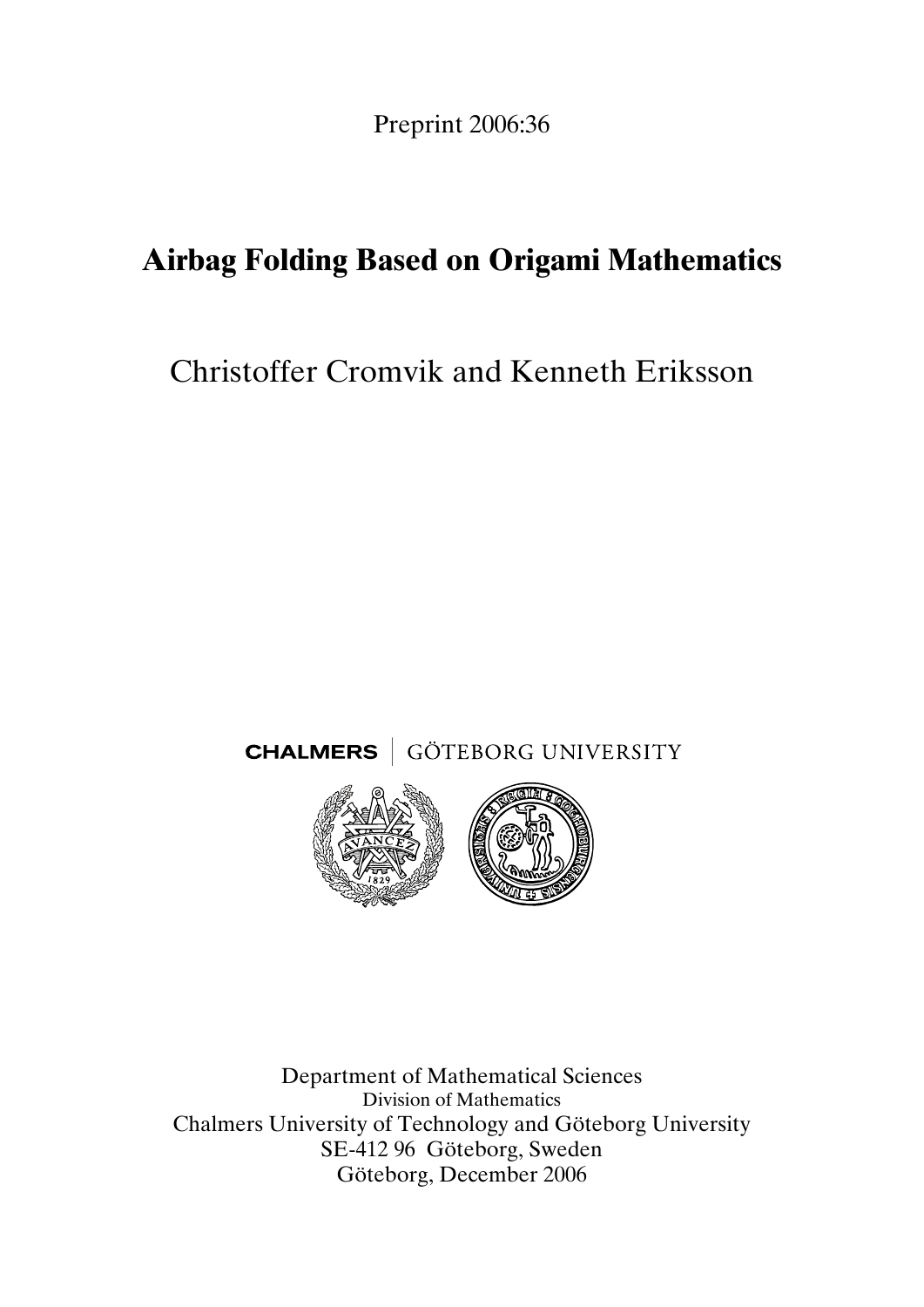Preprint 2006:36 ISSN 1652-9715

Matematiska vetenskaper Göteborg 2006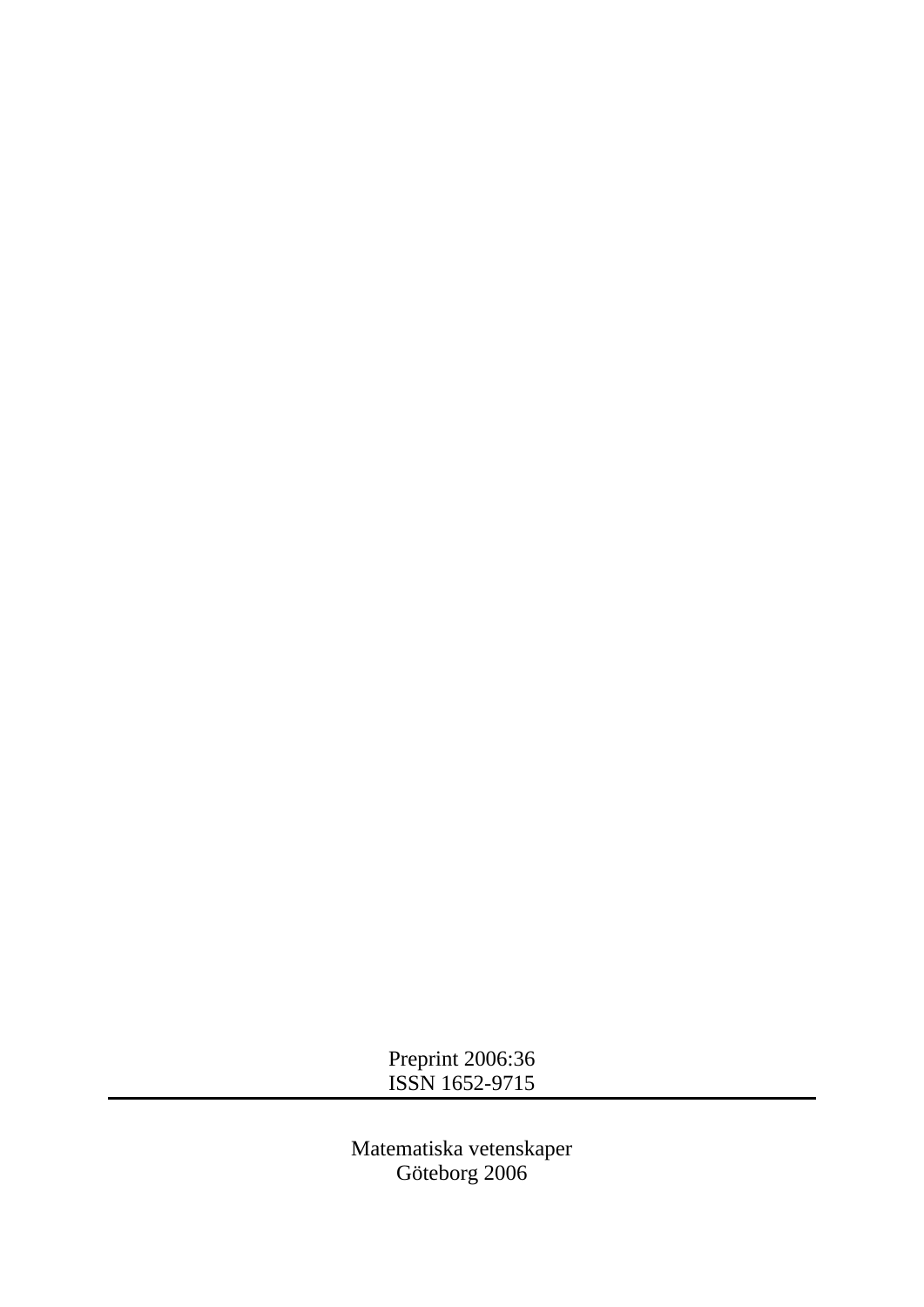#### AIRBAG FOLDING BASED ON ORIGAMI MATHEMATICS

CHRISTOFFER CROMVIK AND KENNETH ERIKSSON

Abstract. A new algorithm for folding three-dimensional airbags is presented. The method is based on Origami mathematics combined with nonlinear optimization.

The airbag is folded to fit into its compartment. Simulating an inflation therefore requires an accurate geometric representation of the folded airbag. However, the geometry is often specified in the inflated three-dimensional form, and finding a computer model of the folded airbag is a non-trivial task. The quality of a model is usually measured by the difference in area between the folded and the inflated airbags.

The method presented here starts by approximating the geometry of the inflated airbag by a quasi-cylindrical polyhedron. Origami mathematics is used to compute a crease pattern for folding the polyhedron flat. The crease pattern is computed with the intention of being fairly simple and to resemble the actual creases on the real airbag.

The computation of the crease pattern is followed by a computation of the folding. This is based on solving an optimization problem in which the optimum is a flat folded model. Finally, the flat airbag is further folded or rolled into its final shape (without using Origami).

The method has been successfully applied to various models of passenger airbags, providing more realistic geometric data for airbag inflation simulations.

#### 1. INTRODUCTION

Simulating a crash when the crash test dummy hits the airbag while it is still expanding remains a challenge to the industry. This situation is called out-of-position (OOP), reflecting that the airbag was not designed for occupants that are sitting too close or for some other reason hit the airbag before it is fully inflated.

The difficulty with an OOP situation compared to an in-position situation is that the inflation of the folded airbag is much more important. It has to be realistically computed, since it affects the impact of the dummy. Attaining a realistic simulation means starting with a correct geometry of the folded airbag and simulating the inflation with correct gas dynamics. Several commercial software packages exist that can simulate the inflation process of an airbag, e.g., the explicit Finite Element (FE) code LS-DYNA [5].

This work aims at developing an algorithm for computing an accurate geometry of the flat folded airbag. Different airbags are folded by different methods and with different numbers and types of foldings. The airbags are often folded by both machines and humans according to a folding scheme. Still, the creases are not entirely deterministically positioned. It is very difficult to control the placement of smaller creases. The folding schemes all assume that the airbag lies flat and stretched in some direction. In this position, different foldings are executed until the dimension of the folded airbag is small enough so that it fits into the airbag compartment. The foldings can be a combination of simple folds, but also roll folds.

Some preprocessors to LS-DYNA, e.g., EASi-FOLDER [4] and OASYS-PRIMER [1] contain software for folding a (nearly) flat FE airbag mesh. They are capable of executing the type of foldings that are normally used in production on flat airbags, e.g., roll-fold, z-fold. However, they are not as accurate when folding an airbag in its three dimensional shape to a flat airbag.

Some airbag models have a simple construction, e.g., the driver model which is made of two circular layers sewn together. It is essentially two-dimensional. Passenger airbags are often more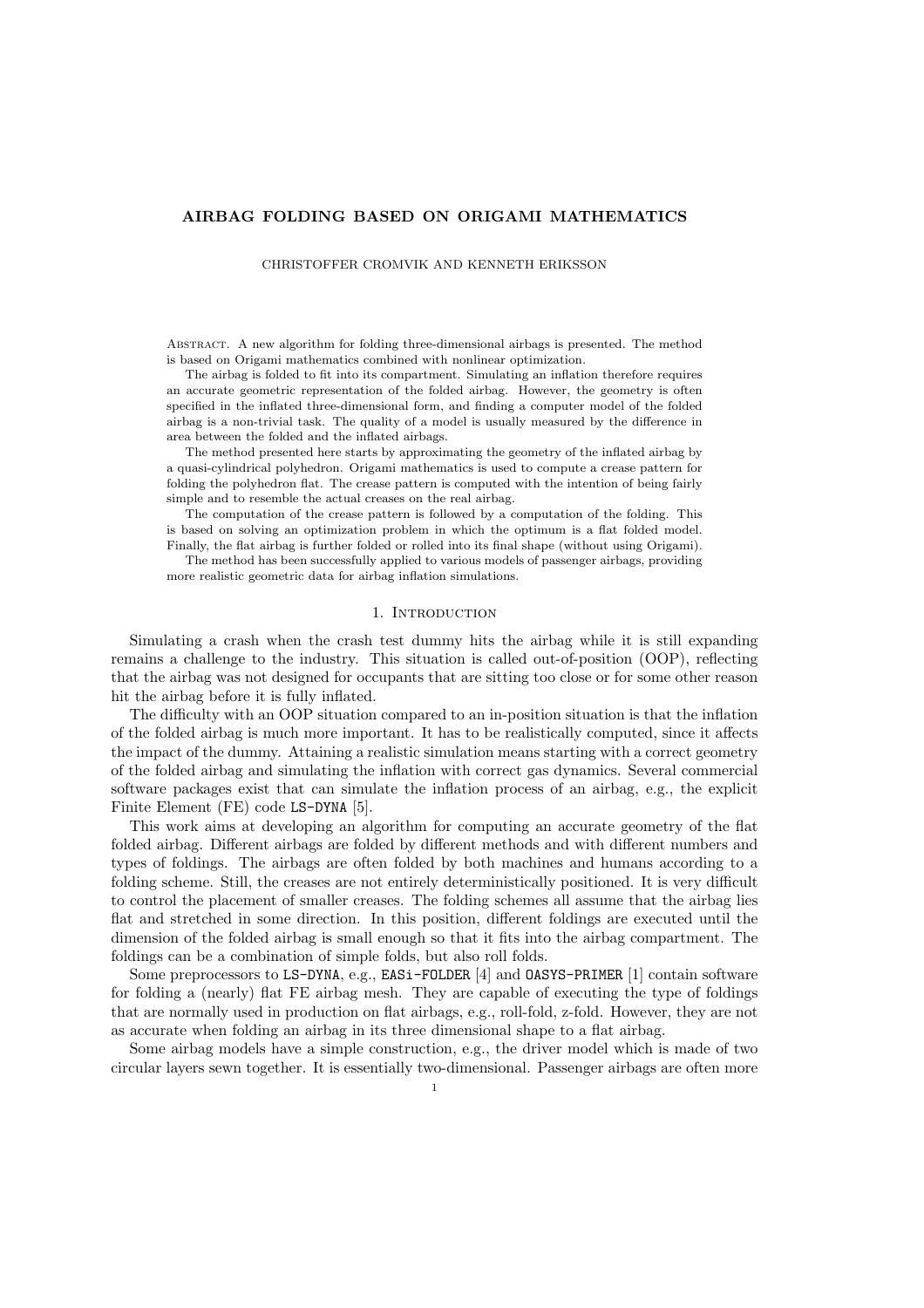complicated. They are made of several layers sewn together in a three dimensional shape, with no trivial two-dimensional representation. See Figure 1 for an example.



FIGURE 1. A CAD model of a passenger airbag.

In the present work, the computation of the geometry of the flat folded airbag is organized into two steps. First a crease pattern is computed on a polyhedral approximation of the airbag. Second, a nonlinear optimization problem is formed and solved for the purpose of finding the flat geometry. The accuracy of the computed approximation is measured by comparing its area to the area of the inflated model.

#### 2. Crease Pattern

A crease pattern is first designed for a tetrahedron. We present a series of proofs for different types of polyhedra. The proofs are constructive, and their results can be used to design a crease pattern for our application.

Flat foldability, meaning that the polyhedron can be flattened using a fixed crease pattern, is achieved by cutting along the crease lines, folding the resulting object, and then gluing the cut-up faces back according to the correct connections.

#### Theorem 2.1. The tetrahedron can be folded flat.

Proof. The proof is organized in a sequence of figures shown in Figure 7, each visualizing the cutting and folding. Consider the tetrahedron with vertices  $A, B, C, D$  as in the figure. Cut up the triangle  $BCD$  of the tetrahedron, with straight cuts from a point  $E$  on the face, to the three vertices  $B, C, D$ , respectively, as in the figure.

Then open up the tetrahedron by rotating the triangular patches BDE, BCE, and CDE around the axes  $BD$ ,  $BC$ , and  $CD$ , respectively, until these triangles become parts of the three planes through ABD, ABC, and ACD, respectively, as in the figure.

Cut the quadrilateral surface with vertices  $A, B, E', D$  along a straight cut from  $E'$  to  $A$ , and then rotate the resulting triangular faces  $ABE'$  and  $AE'D$  around the axes AB and AD, respectively, until these faces become parts of the two planes ABC and ACD, respectively, as in the figure.

We choose the point E such that the edge  $BE'$  after rotation coinsides with  $BE''$  and  $DE'$  with  $DE'''$ . The condition for this is that  $\angle ABD+\angle DBE = \angle ABC + \angle CBE$  and  $\angle ADB+\angle BDE =$  $\angle ADC + \angle CDE$ .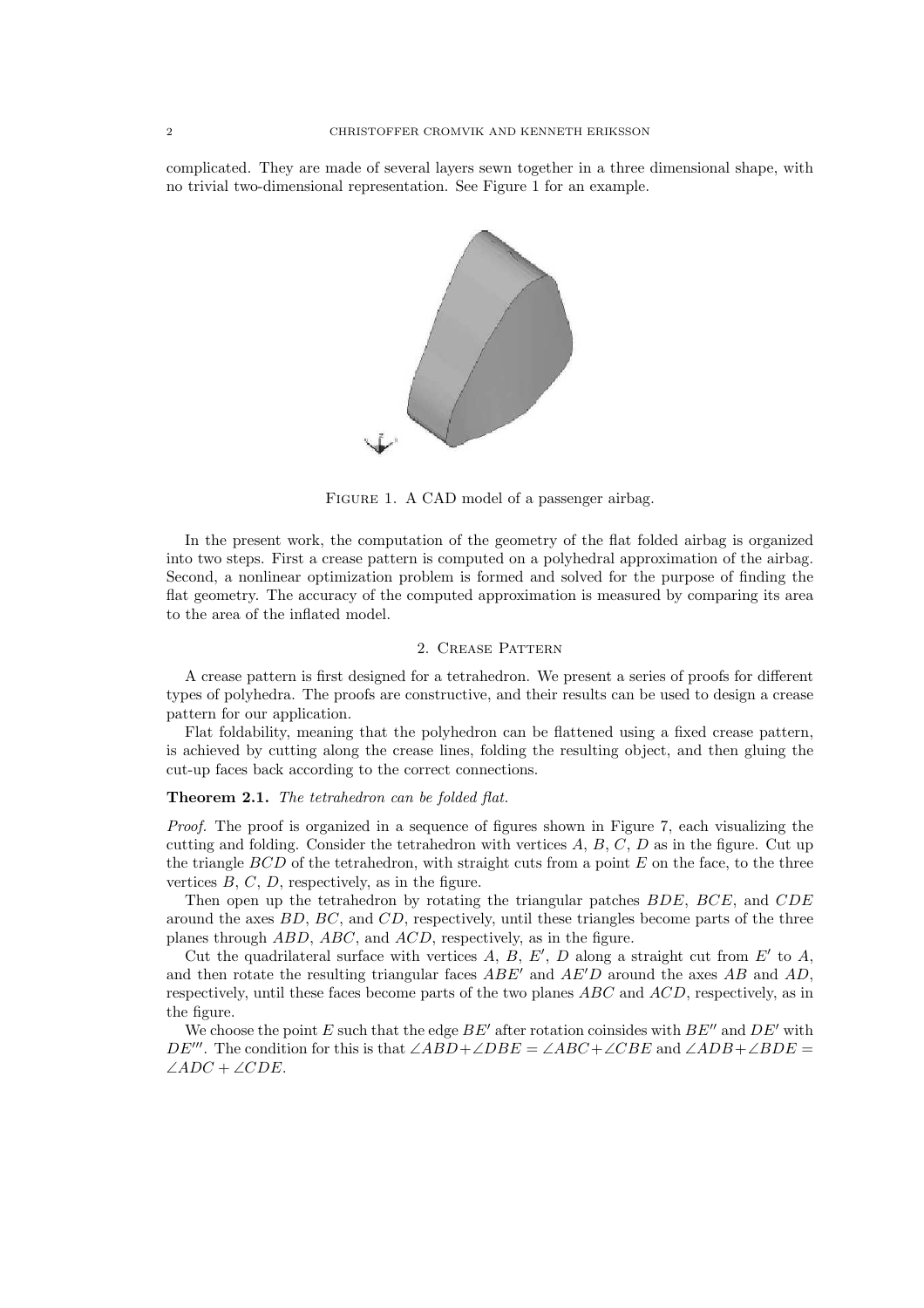Using this, we may now (partly) restore the surface of the tetrahedron by joining the surfaces  $ABE''$  and  $ABE''C$  along the edge  $BE''$ , and the surfaces  $ADE'''$  and  $ADE'''C$  along the edge  $DE'''$ .

Finally we rotate the (partly double layered) surface  $ADE^{\prime\prime\prime}C$  around the axis AC until it coincides with the plane through  $A, B$  and  $C$  as in the figure. To conclude the proof of the flat foldability of the tetrahedron we now note that the point  $E^{\prime\prime\prime}$  after rotation coincides with  $E^{\prime\prime}$ . We may therefore now completely restore the topology of the original tetrahedron by joining the edges  $AE''$  and  $AE'''$  (after rotation) and the edges  $CE''$  and  $CE'''$  (after rotation).

Note that the proof is based on cutting and gluing. It does not reveal if there is a continuous deformation to a flat shape.

**Remark 2.1.** Concerning the line AE' we remark that the angles  $\angle BAE'$  and  $\angle DAE'$  satisfy  $\angle BAE' + \angle DAE' = \angle BAD$  and  $\angle BAC - \angle BAE' = \angle CAD - \angle DAE'$ , as in the figure, and are thus independent of the plane BCD. We further note that we may also consider rotating the triangles BDE, BCE and CDE in the opposite direction, again until they become parts of the planes ABD, ABC and ACD, respectively, as in figure. We now choose the point  $E$  so that ∠ABD−∠DBE = ∠ABC −∠CBE and ∠ADB −∠BDE = ∠ADC −∠CDE. Continuing from the figure we may then again make a straight cut from  $E'$  to A (partly double layered). Again, when we now rotate around the axes AB and AD as before the (rotated) point  $E'$  will coincide with  $E^{\prime\prime}$  and  $E^{\prime\prime\prime}$  respectively, and we can partly restore the tetrahedron by joining along the edges. Finally, after rotation around  $AC$  we may completely restore the topology of the surface of the tetrahedron by joining along the edges. Concerning the crease line from A to  $E^{\prime\prime}$  we note that again the angles ∠BAE' and ∠DAE' must satisfy the same equations ∠BAE' + ∠DAE' = ∠BAD and ∠BAC – ∠BAE' = ∠CAD – ∠DAE' as before and therefore must be the same as above. We therefore conclude that this crease line is independent of both direction of rotation of the triangles BCE, BDE and CDE, and of the position and orientation of the plane BCD (as long as the angles at A are unchanged).

We now proceed by cutting the tetrahedron by a plane, see Figure 2. We call the cut-off tetrahedron a prism type polyhedron.

#### Theorem 2.2. The prism type polyhedron can be folded flat.

Proof. Consider a tetrahedron ABCD with the crease pattern from the proof of Theorem 2.1. Cut the tetrahedron with a plane, see Figure 2. In the cut, insert two additional triangular surfaces, such that the two cutoff parts are closed, but not separated. The "smaller" cutoff part is a tetrahedron, and the "bigger" part is a prism type polyhedron. Let the vertices of the smaller tetrahedron be a, b, c, d, where  $A = a$ , b lies on the edge AB, c on AC and d on AD.

Remark 2.1 shows that the crease line from  $A$  to  $E'$ , see Figure 7, is independent of how the inserted triangular face of the "smaller" tetrahedron is folded. Let it be folded to the interior of the "smaller" tetrahedron. This means that a crease pattern can be constructed which will coincide with the crease pattern of the original tetrahedron, i.e., the crease line which is constructed by drawing a straight line from  $a$  to  $e'$  will coincide with the crease line that was created from the line segment from  $A$  to  $E'$  in the proof of Theorem 2.1.

Now, make an identical copy of the crease pattern on the inserted triangular face belonging to the prism. Folding the original tetrahedron with its inserted triangular faces is possible by the construction of the crease pattern. Let the two polyhedra be separated by moving the tetrahedron in the plane. By the foldability of the tetrahedron, both the smaller tetrahedron and the prism can be folded flat.  $\Box$ 

Next, we cut the prism type polyhedron by a plane, see Figure 3. We call the cut-off prism a box type polyhedron.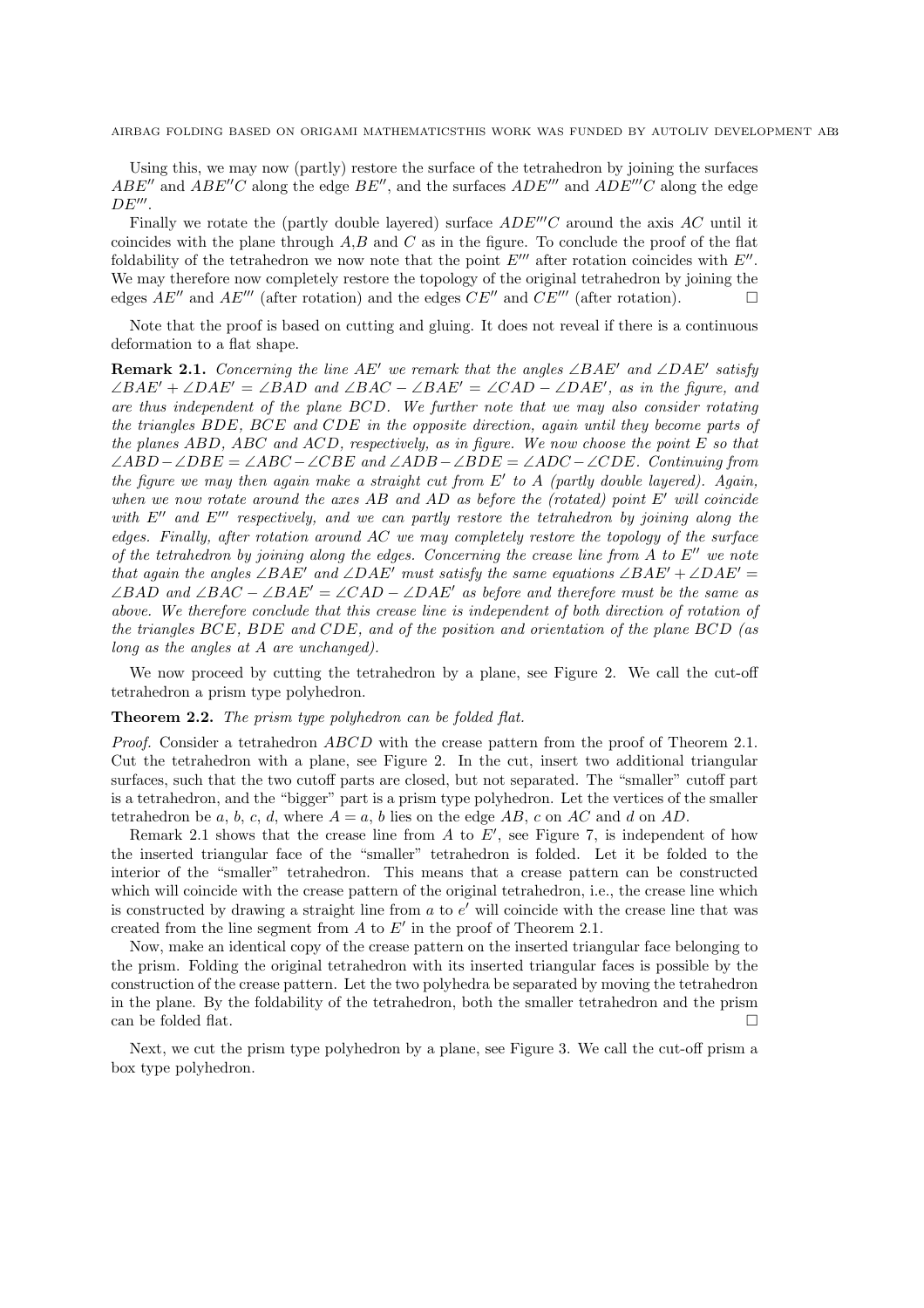

Figure 2. A tetrahedron is cut, and in the cut two additional interior triangular faces are created. Identical crease patterns are created on both interior faces, and the tetrahedron is separated into two parts: a smaller tetrahedron and a prism. The flat foldability of the prism follows from the foldability of the tetrahedron.

#### Theorem 2.3. The box type polyhedron can be folded flat.

Proof. Let the prism from the cut-off tetrahedron, with its crease pattern, be cut by a plane, see Figure 3. In the cut insert one additional quadrilateral surface which is only connected to the prism by its four vertices. Along the inserted surface put a crease line  $\gamma$ . Its position is only determined by the position of the upper and lower face of the prism. When the prism (with its cut) and the additional inserted surface are folded, there will be a gap along the sides of the prism, see Figure 4. Let the crease line on the side of the original prism be called  $\xi$ . Also, let the point where the crease  $\gamma$  meets  $\xi$  unfolded be called  $p_1$ , see Figure 4. The gap can be closed by forming two triangles: from a point p, see Figure 4, somewhere along  $\xi$ , to the intersection where  $\xi$  meets the inserted surface  $p_2$ , to B respectively C.

Note that the lengths  $Cp_1$  and  $Cp_2$  are the same, as well as the lengths  $Bp_1$  and  $Bp_2$ , and the length  $Cp$  is shared by both the gap and the new triangles. Let  $C_1$  and  $C_2$  be positioned according to Figure 4. If the point p is chosen such that  $\angle C_1Cp_1 + \angle p_2Cp = \angle C_1CC_2 + \angle C_2Cp$ , then the new triangles are an identical match to the gap. By Theorem 2.2, the prism is foldable, so the full construction is foldable, and since the cut does not influence its foldability, and its gap is filled, therefore the box type polyhedron is flat foldable.  $\Box$ 

In the proof of Theorem 2.3, a prism was cut off the polyhedron. The process of cutting off a prism can be repeated to create other types of polyhedra.

**Definition 2.1.** A quasi-cylindrical polyhedron is a closed cut-off cylinder with a polygonal cross-section.

Theorem 2.4. Convex quasi-cylindrical polyhedra are flat foldable.

Proof. This follows by the proof of Theorem 2.3. In each step, cut off a prism from the polyhedron, until the result forms the given shape.

 $\Box$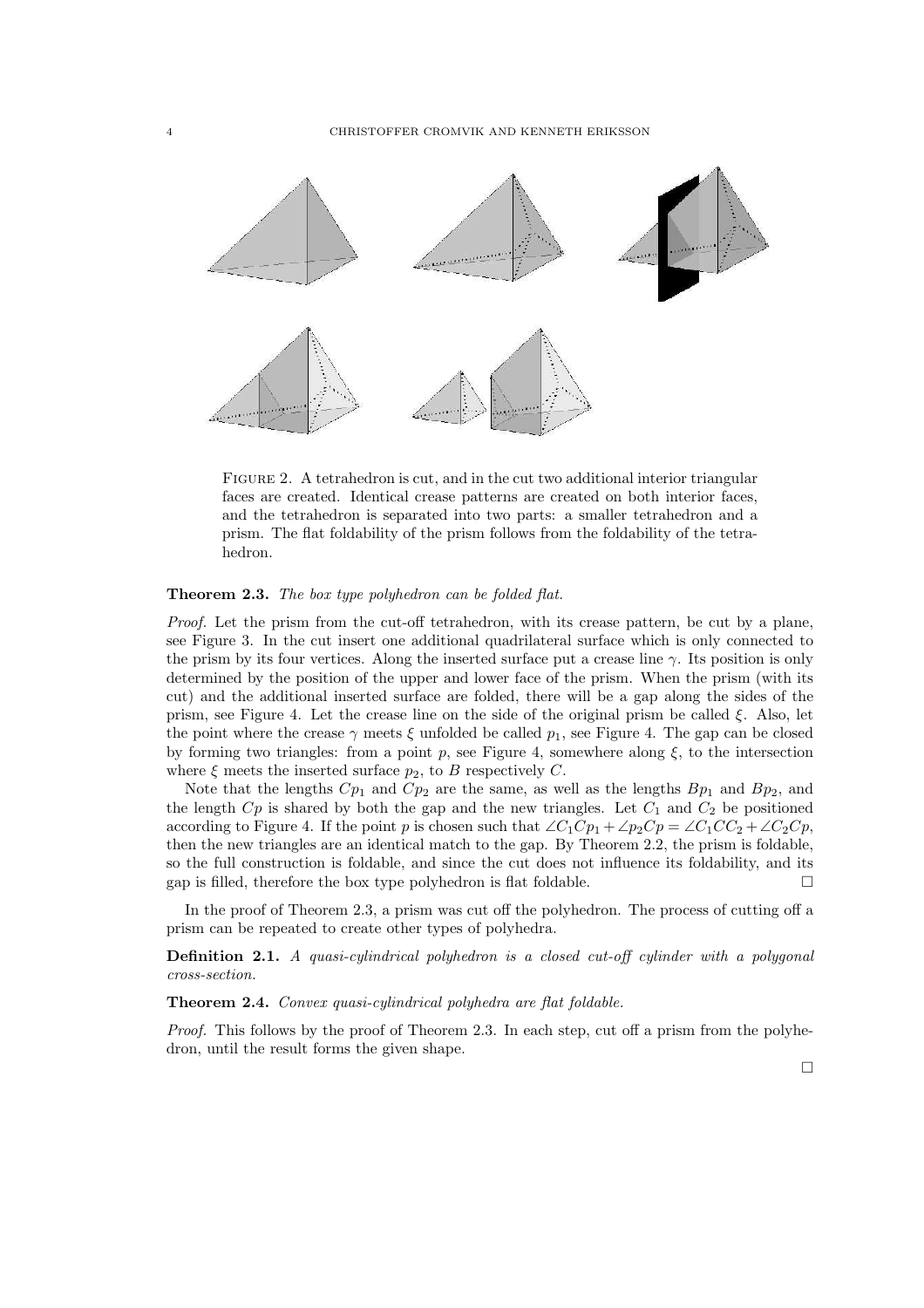

Figure 3. The prism from Figure 2 is cut, and in the cut, an additional interior quadrilateral surface is created. The flat foldability of the box type polyhedron follows from the foldability of the prism and the tetrahedron.



Figure 4. The left figure shows the gap around the inserted additional surface from the cut. The right figure shows the same object from above.

Airbags are usually quasi-cylindrical. There are cases, e.g. non-convex polyhedra, for which the technique for generating a crease pattern does not work. These situations might be avoided by slicing the polyhedron, and computing a crease pattern for each part.

Theorem 2.4 provides an algorithm for designing a crease pattern. Given a quasi-cylindrical polyhedron, we can extend it gradually using prisms until it reaches the shape of a tetrahedron. In each step, we apply the theory for flat foldability, creating a working crease pattern.

#### 3. Folding

For airbags, there are various alternatives for simulating the folding process. This is specially due to the fact that the problem is artificial in the sense that the folding need not be realistic, e.g., there is no need to introduce the concept of time. The objective is to create a flat geometry which is physically correct, not to fold it in a realistic way.

Our algorithm for folding the polyhedron is based on solving an optimization problem. A program is formulated such that the optimal solution represents a flat geometry. The target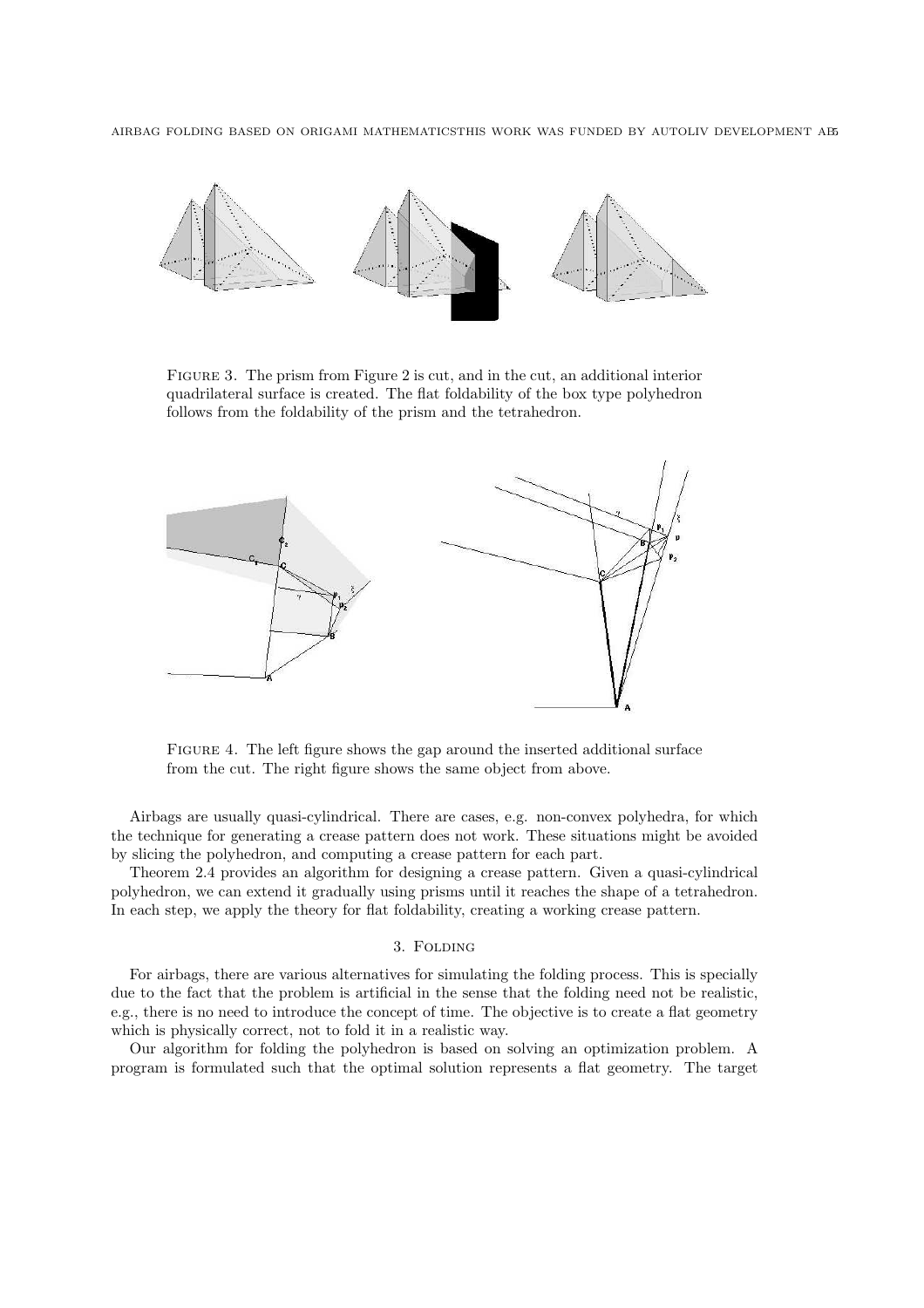function, to be minimized, is a sum of rotational spring potentials, one spring over each crease. The minimal value of a spring potential is found when a fold is completed. The constraints are formulated in order to conserve a physically correct representation of the polyhedron, which means conserving the area and avoiding any self-intersections of the faces of the polyhedron.

The crease pattern over a polyhedron induces a subdivision of polygons called patches. In addition, the patches are triangulated, and the interior of the polyhedron is meshed with tetrahedra. Let the nodes of the mesh be  $\{x^i\}_{i=1}^n$ , and let the indices of the surface nodes be  $I_S$ . Let the tetrahedra be  $\{K_i\}_{i=1}^{n_K}$  and set  $I_K = \{1, \ldots, n_K\}$ . Let the four indices of the nodes of tetrahedron k be  $V_k(i)$ ,  $i = 1, \ldots, 4$ . The edges of the triangular faces are denoted  $\{E_i\}_{i=1}^{n_E}$ , and the indices of the two nodes of edge e are  $W_e(i)$ ,  $i = 1, 2$ .

Denote the creases  $\{C_i\}_{i=1}^{n_C}$ . The spring potential over each crease  $C_i$  is computed using the scalar product of the normals,  $n_i^1, n_i^2$ , of the two neighbouring patches. The normals point outward from the polyhedron, and the scalar product is 1 when the two patches are parallel, and −1 when the fold is completed.

The folding process of a polyhedron with  $n$  nodes (surface and interior mesh nodes) is formulated as the following nonlinear program with  $f: \mathbb{R}^{3n} \to \mathbb{R}$ ,

> $\min_{x} f(x)$  $f(x) = f_1(x) + f_2(x) + f_3(x)$  $= k_m$  $\frac{n_K}{\sqrt{m}}$  $k=1$  $\overline{\phantom{a}}$  $\sqrt{\frac{4}{2}}$  $i=1$  $\frac{4}{\sqrt{2}}$  $j=i+1$  $||x^{V_k(i)} - x^{V_k(j)}|| - d_{V_k(i), V_k(j)}$  $\mathbf{r}$  $\mathbf{I}$  $+$  $\frac{n_C}{\sqrt{2}}$  $i=1$  $n_i^1 \cdot n_i^2 + k_p$  $\frac{n_E}{\sqrt{m}}$  $i=1$  $\overline{a}$  $||x^{W_i(1)} - x^{W_i(2)}|| - l_{W_i}$  $\sqrt{2}$ ,

2

subject to

$$
\text{vol}(K_i) \geq \varepsilon_1, \qquad i = 1, \dots, n_K,
$$
  

$$
\text{dist}(x^i, K_j) \geq \varepsilon_2, \qquad i \in I_S, j \in I_K \setminus p_i,
$$

where  $d_{ij}$  is the original distance between node  $x^i$  and  $x^j$ ,  $l_i$  is the original length of edge i and  $k_m$ ,  $k_p$  are penalty parameters. The first constraint function is vol $(K_i)$  which is the signed volume of the tetrahedron  $K_i$ . The second constraint is  $dist(x^i, K_j)$ , which is the distance from a surface node  $x^i$  to a tetrahedron  $K_j$ , and  $p_i$  are the tetrahedron indices connected to node  $x^i$ . Finally,  $\varepsilon_1$  and  $\varepsilon_2$  are small positive constants.

The target function  $f$  is composed of three parts.  $f_1$  is a penalty function which strives to keep the tetrahedral mesh uniform.  $f_2$  is the virtual spring potential which drives the folding.  $f_3$  is a penalty function which keeps the edges of the triangles stiff. This is used to maintain the shape and surface area of the patches.

#### 4. Numerical Example

In section 2, a theory for computing a crease pattern was discussed. To demonstrate its practical use, and also to demonstrate the folding algorithm, a numerical experiment is presented. From a CAD-drawing, an airbag shaped polyhedron was constructed. The surface area of the approximation differs about 0.5% to the original area. An in-house optimization solver was used to solve the optimization problem in section 3. It is a Fortran 90 implementation of a low-storage Quasi-Newton SQP method [6, 3, 2], that can handle a few thousand variables and constraints.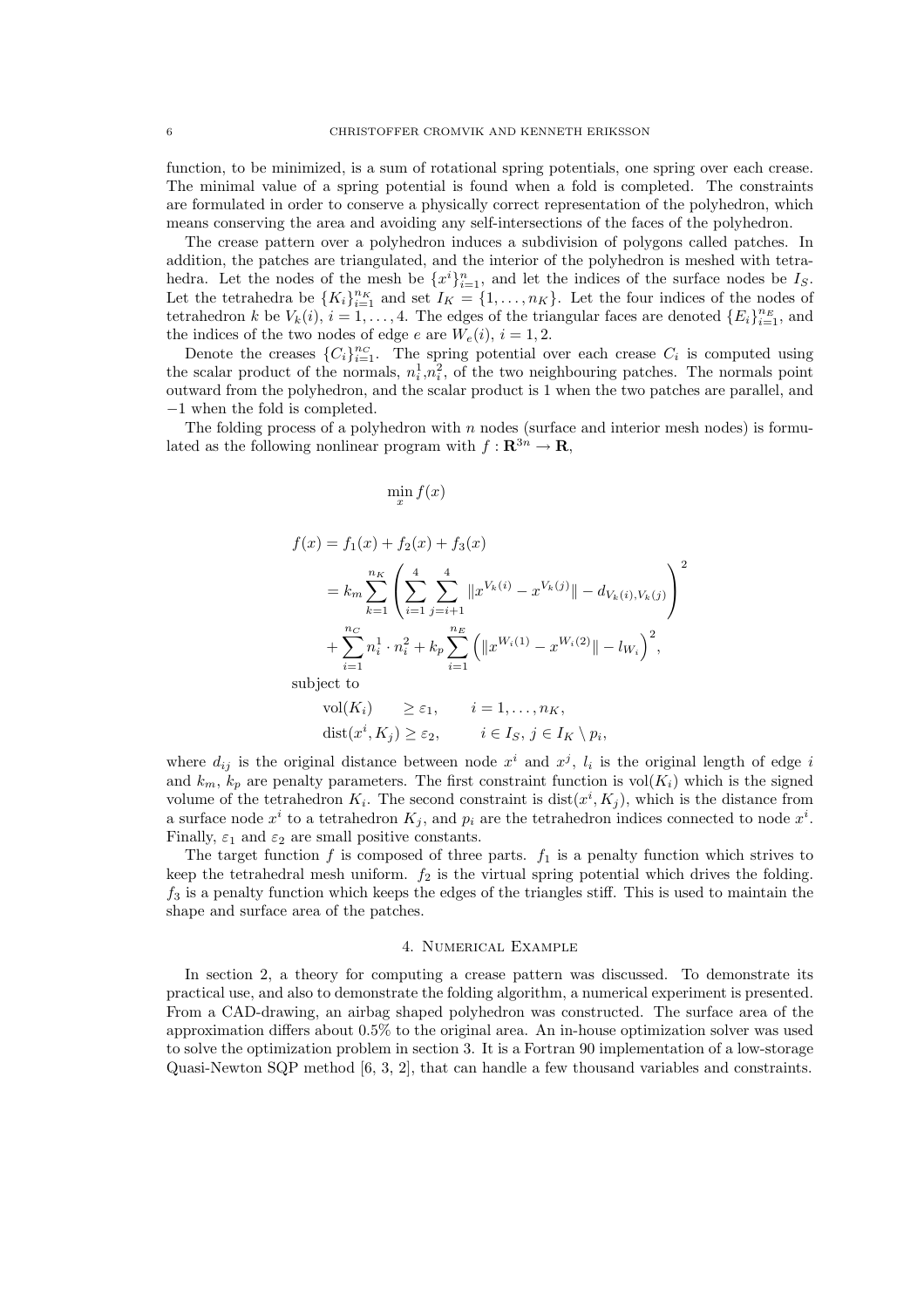The crease pattern was generated by slicing off two upper "bumps", see Figure 5, from the airbag approximation. The crease pattern for these parts were computed separately from the rest of the polyhedron, and the complete crease pattern was formed by joining the parts.



Figure 5. Polyhedral approximation of an airbag model together with a computed crease pattern.

The polyhedron approximation with its crease pattern was meshed using TetGen [7]. The visual result (solution) from the optimization progress is shown in Figure 6 for different iteration snapshots.

It was found that the surface area of the flat folded polyhedron was within 0.5% of the surface area of the unfolded polyhedron.

Acknowledgement. The authors would like to thank Prof S. Larsson and Dr B. Pipkorn for valuable advice.

#### **REFERENCES**

- [1] Arup, Oasys-primer, http://www.arup.com.
- [2] D.P. Bertsekas, Nonlinear programming, Athena Scientific, 1999.
- [3] R. Byrd, R. Schnabel, and J. Nocedal, Representations of quasi-newton matrices and their use in limited memory methods, Mathematical Programming 63 (1994), 129–156.
- [4] ESI-group, *Easi-folder*, http://www.esi-group.com.
- [5] Livermore Software Technology Corp., Ls-dyna, http://www.lstc.com.
- [6] J. Nocedal and S. J. Wright, Numerical optimization, Springer-Verlag New York , Inc., 1999.
- [7] Hang Si, Tetgen a quality tetrahedral mesh generator and three dimensional Delaunay triangulator version 1.3 user's manual, Technical report, Weierstrass-Institut für Angewandte Analysis und Stochastik, 2004.

DEPARTMENT OF MATHEMATICAL SCIENCES, CHALMERS UNIVERSITY OF TECHNOLOGY, SE-412 96 GÖTEBORG, **SWEDEN** 

DEPARTMENT OF MATHEMATICAL SCIENCES, GÖTEBORG UNIVERSITY, SE-412 96 GÖTEBORG, SWEDEN E-mail address: christoffer.cromvik@chalmers.se

DEPARTMENT OF MATHEMATICAL SCIENCES, CHALMERS UNIVERSITY OF TECHNOLOGY, SE-412 96 GÖTEBORG, **SWEDEN**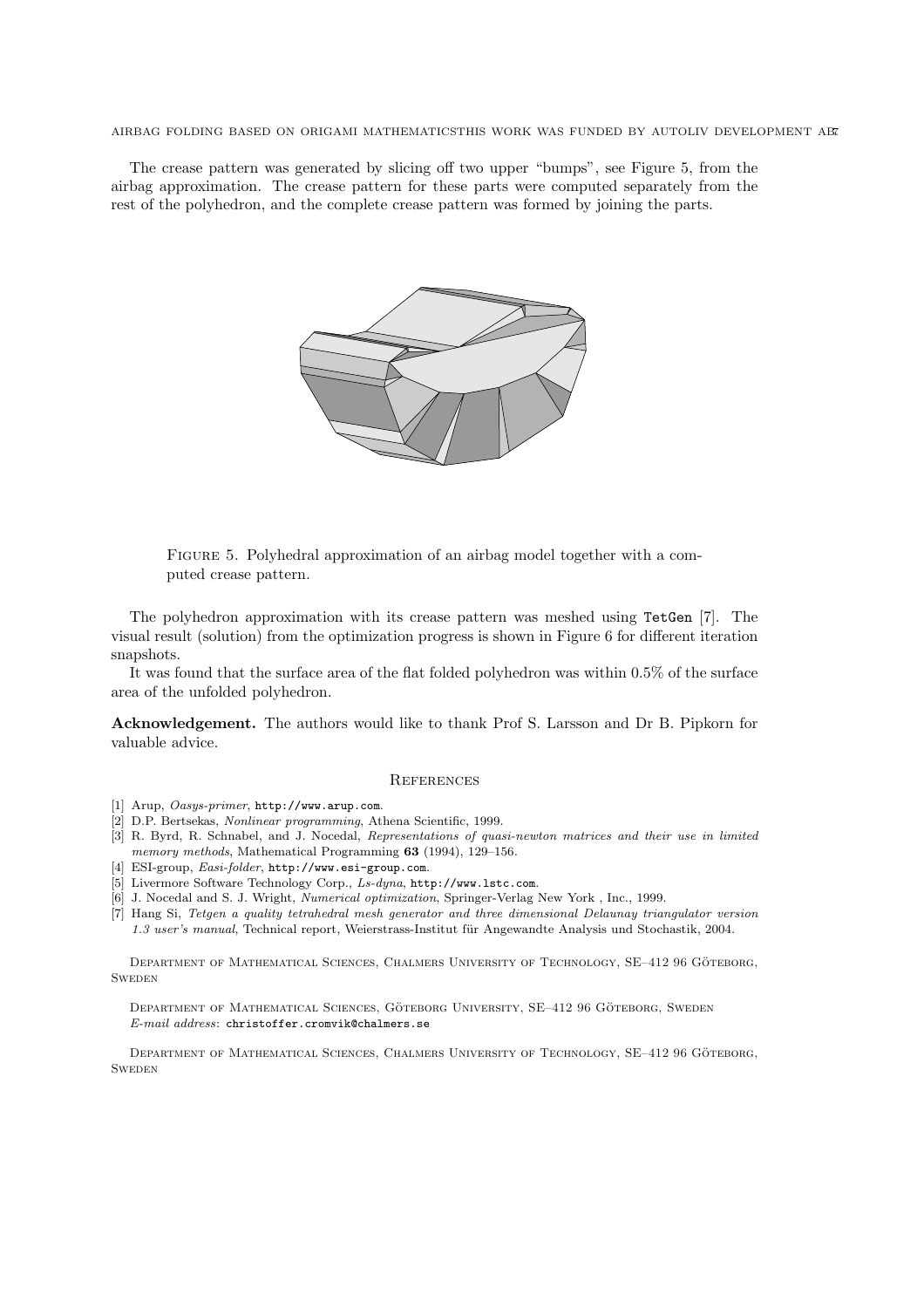

FIGURE 6. The figures show iteration snapshots from the folding of the polyhedron approximation from Figure 5. The upper left shows the unfolded polyhedron, the upper right: 40 iterations, the lower left: 60 iterations, and the lower right: 200 iterations.

DEPARTMENT OF MATHEMATICAL SCIENCES, GÖTEBORG UNIVERSITY, SE-412 96 GÖTEBORG, SWEDEN E-mail address: kenneth.eriksson@hv.se